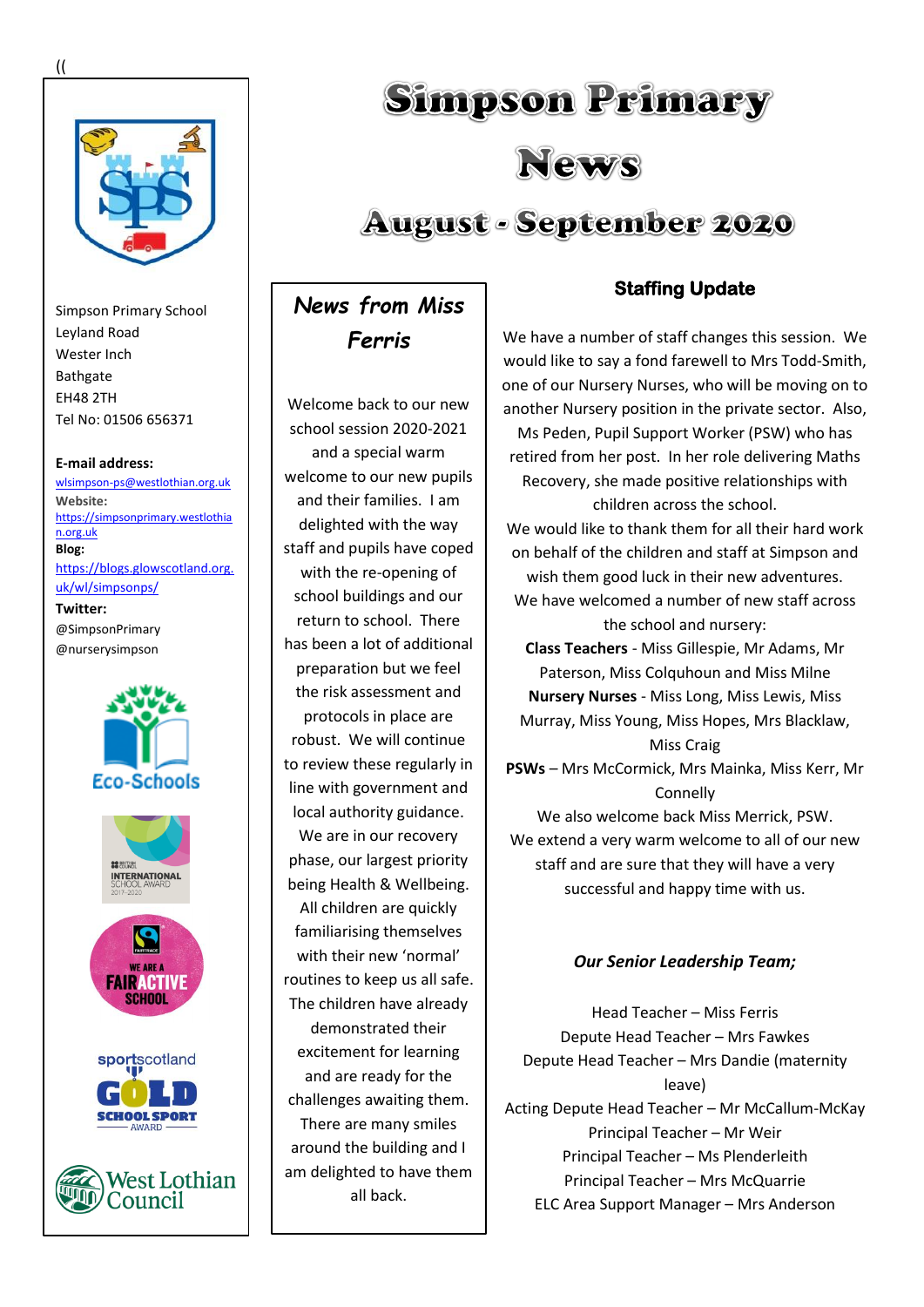# *Our school class structure for session 2020-21 is as follows;*

**P1a** – Mr S McPherson **P1b** – Mrs R McCallum **P1c** – Mrs B Lurinsky **P1d** – Mrs D MacLean **P2a** – Mrs V Davies **P2b** – Mrs L McGregor/ Miss E Bennie **P2c** – Ms H Jenks-Brown **P3/2** – Miss E Butler **P3a** – Miss R Blyth **P3b** – Miss N Gillespie **P3c** – Miss A Azam **P4a** – Mrs A Knowles **P4b** – Miss C Colquhoun **P4c** – Mr E Brice/ Mrs C Clark **P5a** – Miss I McKinlay – currently Miss L Wallace/ Mr B Weir **P5b** – Mr C Paterson **P5c** – Miss L Scott **P6a** – Miss S Clarke **P6b** – Miss A Milne **P6c** – Mr A Adams **P7a** – Mrs K Carral/ Mrs L Paradise **P7b** – Miss N Hunter **P7c** – Mr A Aitken

#### *RCCT -*

Mrs S Macandrew, Ms J Kirk, Mrs L Paradise *PE Specialist -* Mr K Tennant *Support for Learning -* Mrs L MacKenzie/ Ms K Plenderleith **Raising Attainment -** Miss A McGregor, Mrs S Smith

## **Flu Nasal Spray Vaccination Programme**

We have distributed letters on behalf of the NHS providing further information. Vaccinations will take place on **Mon 2nd November 2020**. Please notify the school office if you have not received your letter.

## **Meet the Teacher**

All staff were looking forward to meeting you all in person at our annual Meet the Teacher session. Due to current COVID-19 restrictions, these sessions are unable to take place. Instead, our staff are busy putting together their presentations, which will be shared with you via our school blog. We will send a group call message to alert you when these are available. Please make every effort to view your teacher's presentation as information can often differ from one stage to the next. It is an excellent opportunity to find out about the year ahead from the outset. These presentations will be available for all children Nursery to P7.

## **Health & Wellbeing**

We are delighted to welcome our children back to school after an unprecedented summer break. All our pupils have settled into their new classes and have enjoyed getting to know their new teachers.

We understand that returning to school after such a long time away can be daunting and may have caused a bit of added anxiety. Like all schools in West Lothian Council we have been planning learning based on the Health and Wellbeing Recovery Map and have a clear focus on pupil health and wellbeing. Each class has been involved in building positive relationships and community since our return to school. Every pupil has completed a self-reporting exercise using the Wellbeing Indicators which will allow staff to address any issues or concerns highlighted. In addition, each pupil has identified at least 1 key adult in school that they will be able to speak with when requested.

We have introduced our Regulation Kits, kindly donated by the Parent Council, into each classroom. These have been an excellent addition to our school and contain objects that help children to self-regulate when they experience large emotions that can be confusing and difficult to manage. These have been a huge success!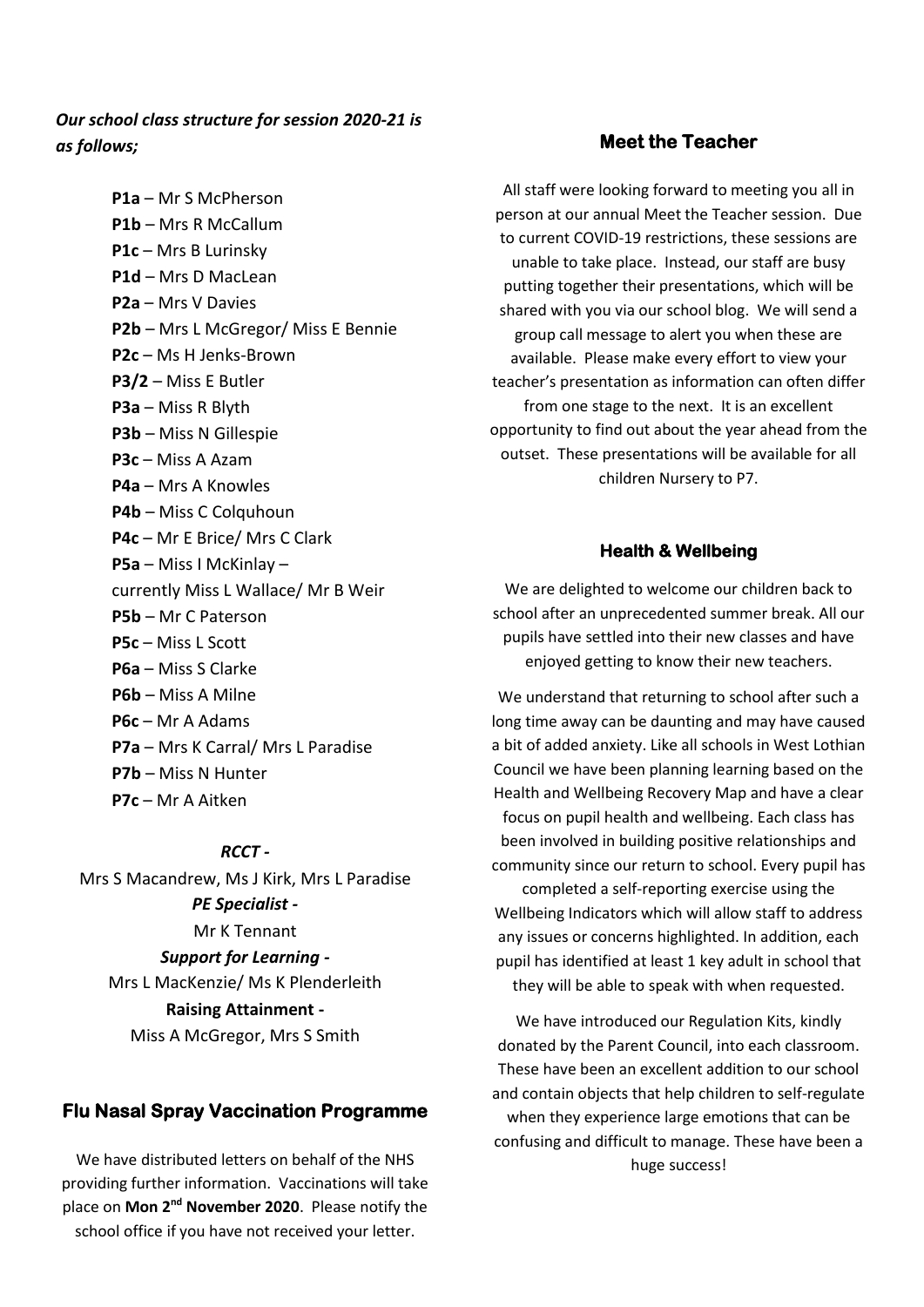## **P1 Phonics Workshop**

Our P1 Phonics workshop this year will be replaced by a digital presentation. This will give P1 parents/carers an insight into how we teach phonics in school and suggest ways on how you can support your child at home. The presentation will be available on **Mon 28th September**.

## **School Meals**

Details of the menu options can be found on the WL council website. <https://www.westlothian.gov.uk/school-meals-menu>

From 1st April 2020 primary school meals will cost **£2.18 per day** for the primary school menu.

**Please note:** all Primary 1 to Primary 3 children are entitled to free school meals. We would be grateful if all parents/carers could pay any outstanding payments for school lunches on iPayimpact as soon as possible.

# **Whole School Priorities 2020-21**

Our priorities this session will be to implement our recovery plans with Health and Wellbeing at the centre. We will continue to focus on developing children's ability to articulate their emotions and demonstrate resilience, a vital skill for life. We will complete development work planned for last session which was interrupted by the Covid-19 crisis. As we continue to refine and develop our curriculum learning pathways, our main focus will be Writing, Modern Languages 1+2 – French & Spanish and Digital Technologies.

Other improvements will include enhancing our outdoor environment creating an active playground which promotes positive peer relationships. Our Standards and Quality Report for parents/carers session 2019-20 will soon be available on our website and further details of our School Improvement Plan priorities for session 2020-21 will also be shared with you at that time.

## **Park Smart**

We kindly ask that all parents/carers keep the school zone clear. Please consider walking to school or park & stride where possible. If you must drive, please do so sensibly, courteously and with caution, to avoid any potential accident that may cause harm. Keep the zig zag marked areas clear.

Please also be reminded that the school car park is not a drop off/pick up zone and that clear signage is in place indicating this.

**Park with consideration and care, don't give a child a scare! Let's keep our children safe.**

#### **Outdoor Clothing**

Outdoor learning will feature regularly as part of our children's learning experiences and is an expected part of the curriculum. As we do not want any child to be disadvantaged, please ensure that your child is equipped with the appropriate articles of clothing, so that they can fully participate in such activities. A bit of cold and rain will not be enough to make us change our outdoor plans and what is better anyway, than jumping in puddles with our wellies, well wrapped up against the elements! We also don't want our children to be stuck inside at breaks and lunchtimes because there is a bit of rain, so waterproof jackets and appropriate footwear will enable us to go out in most weathers. Feel free to pop a spare pair of socks in your child's bag just in case. A change of shoes is welcome if you wish your child to wear wellies for travel and change into shoes/trainers for the classroom or if you prefer for them to wear different footwear for outdoor PE. Your support is appreciated.

## **Absence**

Please be reminded to contact school **by 9.30am at the latest**, should your child require to be absent from school. This practice needs to be repeated each day that your child is absent. We will follow up any unreported absence and should we fail to be able to contact parents/carers, information will be passed to appropriate authorities who will then pursue the reasons for absence.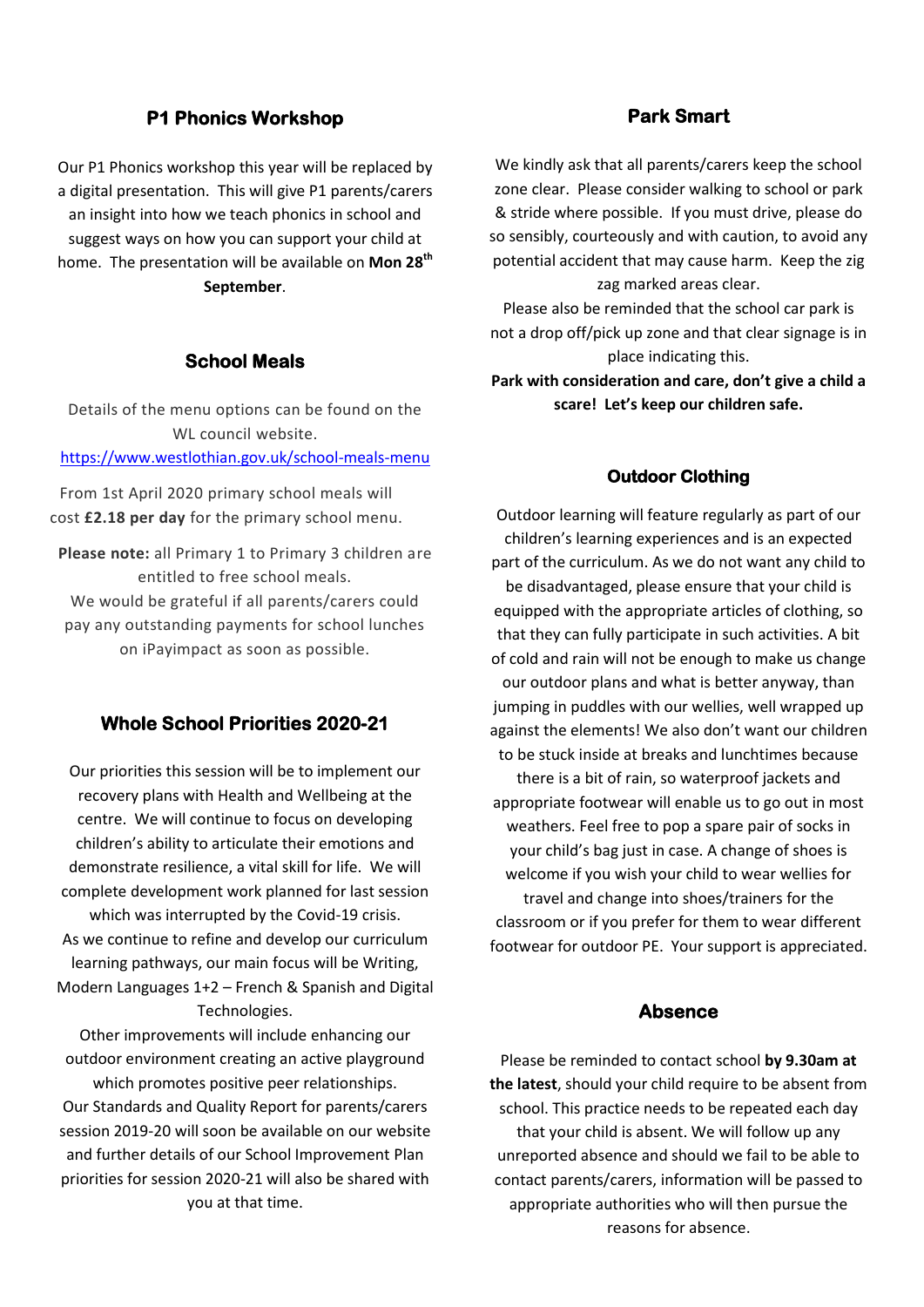## **Allergies**

Please remember that due to having a number of children in our school who have a severe nut allergy, we request that you **do not send food containing nuts into school**. Your support with this would be much appreciated. Thank you.

## **Personal Data**

Each school session we check the data held on your child and it is vital we are notified of any changes as soon as possible, in particular, home/ mobile telephone numbers and address. This will ensure that our records are up to date at all times.

#### **Uniform**

Please be reminded of our school uniform requirements. Navy trousers/skirts with sky blue shirts/polo shirts and navy sweatshirts/jumpers/cardigans (with or without the school logo). Footwear should be black or navy. The school uniform for class photographs and formal events (when children are representing the school) will be navy trousers/skirts, sky blue shirt and school tie. Compliance with these requirements will be much

appreciated so that we can ensure high standard in our school dress.

We will be working closely with the Parent Council to arrange recycling of school uniform in the form of a 'Swap Shop' and will notify you of these opportunities in due course. Thank you.

## **Child Protection**

Child protection is an important aspect of our work in school and we as a staff have a duty to pass on any concerns that we may have about a child's welfare to either Health, Social Work or the Police for further investigation. This duty however, extends beyond school as we, as members of the public, are required to pass on concerns of a child protection nature that may come to our attention within our community. To support us all with this process and to offer further

information, West Lothian Child Protection Committee (WLCPC) has its own website. The website describes the work of the WLCPC, advises the public of who to contact if they have a concern about a child

and what the agencies do once they receive information. The website contains the contact details of organisations that can help adults deal with their own problems and contains information for children and young people about the child protection process, their rights and where they can get help. Hopefully people will feel more confident passing their concerns on, knowing what happens once the information has been shared.

<https://publicprotectionwestlothian.org.uk/>

## **Healthcare and Medicines in School**

If your child requires medicine in school or has any other healthcare need, please let us know so that we can issue the appropriate request forms for completion and ensure your child's needs are met. No medicines are permitted to be administered in school without these. Prescribed medicines should be provided in the original packaging from the GP with the prescription label showing the child's name and expiry date. Medicines should not be brought into school by children. If you have any questions, please contact the school office.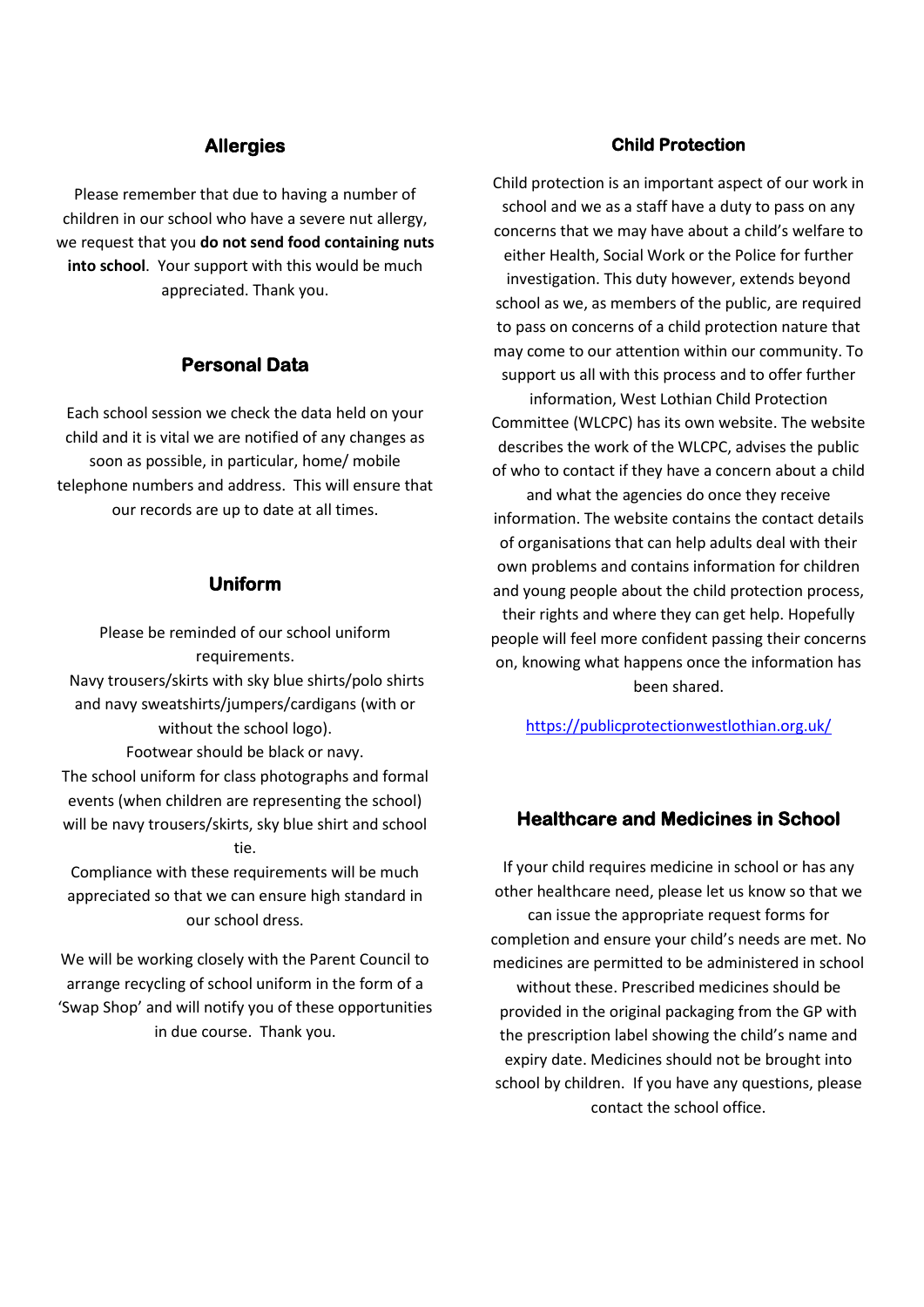# **Communication**

We aim to share information with parents/carers in a variety of ways. Listed below are the methods we use and their purpose.

#### **School Website**

Our website will be the main source of information for parents/carers. The website provides useful information such as upcoming school events, copies of newsletters, online resources for pupils as well as links to our Blog and Twitter feeds.

#### **www.simpsonprimary.westlothian.org.uk**

#### **Blog**

Blog posts are written by classes weekly and aim to share highlights of what the children have been learning in class with some tips on how you can extend this learning at home. **https://blogs.glowscotland.org.uk/wl/simpsonps/**

#### **Twitter**

Our Simpson Primary Twitter page provides snapshots of the wider life of our school, e.g. celebrating learning and special events. **@SimpsonPrimary**

#### **School newsletters**

School newsletters share information and updates from across the school. These are written by the Head Teacher with contributions from teachers and pupils. They are sent out monthly via email or bag mail. They also contain a date list of upcoming events.

#### **Class newsletters**

Class newsletters are termly and written by the class teachers. They share information about key learning that will be covered across the term.



#### **Online Learning Journals**

Online learning journals are used in Nursery and Primary 1. These pupil journals share the learning and progress of your child through observations and photographs. Parents/carers will be provided with a personal login to access their child's journal.

#### **Simfiles**

Simfiles are used in Primary 2-7. These pupil profiles are a way for pupils to gather the learning from each of the 8 curriculum areas that they are proud of and identify things that they would like to work on. Children will regularly refer to them within class and they will be shared with parents/carers at key points across the session.

#### **Group call**

We use the email facility offered by group call and this is an efficient and cost effective method of communication. Group call also offers a text facility which may be used as an alert but as this incurs a cost per text, will not be used for regular communication.

#### **Open door policy**

If you have any questions or concerns specific to your child, please feel free to make an appointment via the school office. Please be aware social media may not be checked by teachers on a daily basis hence a telephone call to the school office will be the most effective way to arrange a meeting. Please be aware that during the ongoing COVID-19 restrictions, telephone appointments will be used where appropriate in place of face-to-face meetings.

|         | Our Values                                                       |
|---------|------------------------------------------------------------------|
|         | Respect The words I use to others will be respectful.            |
|         | Fairness I will treat others the way I would like to be treated. |
|         | Kindness I will use my hands and my feet appropriately.          |
| Honesty | I will tell the truth.                                           |
| Courage | I will have the courage to make good choices.                    |